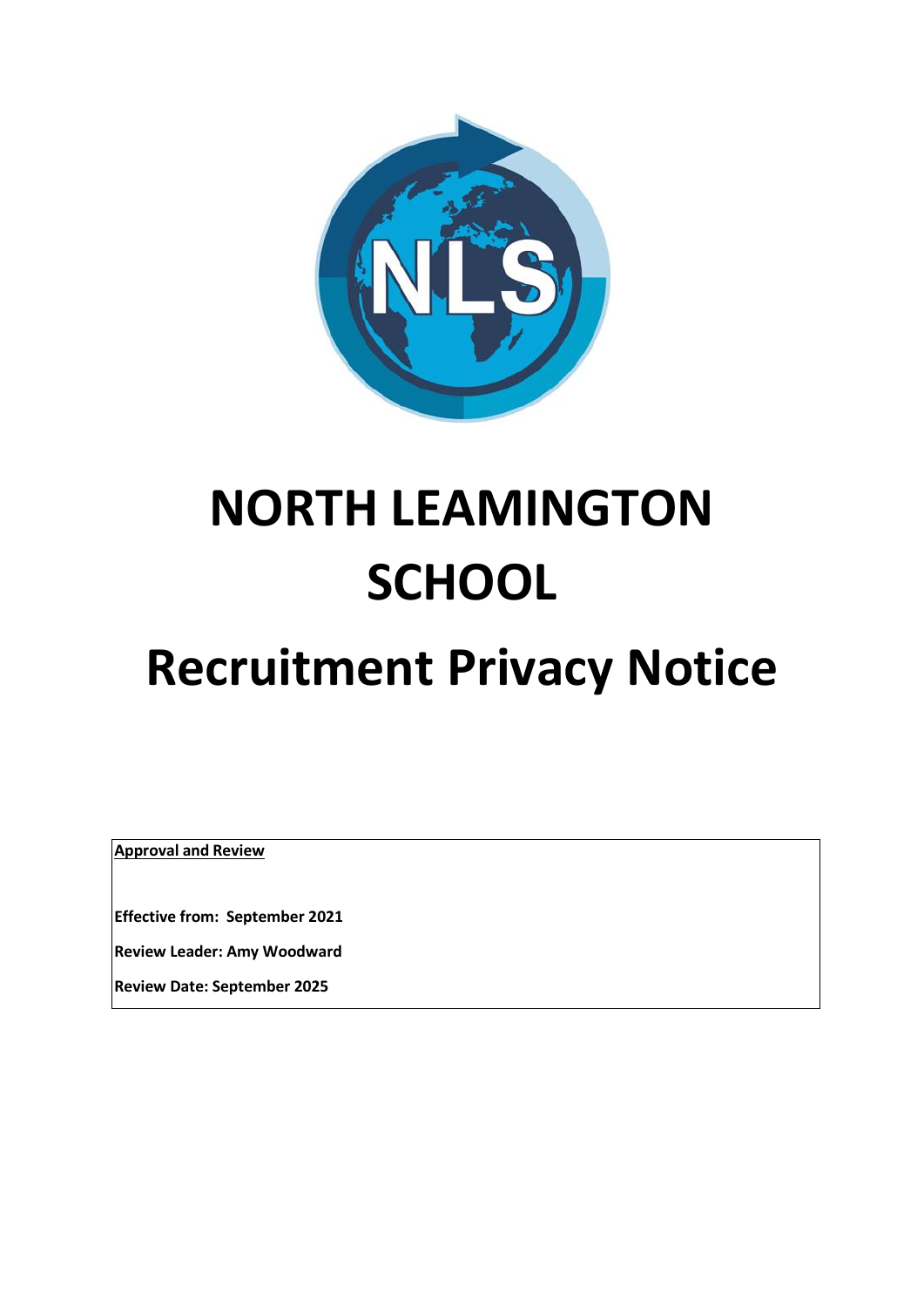#### **What is a Privacy Notice?**

A Privacy Notice sets out to individuals how we use any personal information that we hold about them. We are required to publish this information by data protection legislation. This Privacy Notice explains how we process (collect, store, use and share) personal information about individuals who apply for a position with us, why we process that data, who we share this information with, and your rights in relation to your personal data processed by us.

# **Policy Statement**

We are North Leamington School. As part of your application to join us, we will gather and use information relating to you. Information that we hold in relation to individuals is known as their "personal data". This will include data that we obtain from you directly and data about you that we obtain from other people and organisations. We might also need to continue to hold an individual's personal data for a period of time after the recruitment process, even if you are unsuccessful. Anything that we do with an individual's personal data is known as "processing".

#### **Who are we?**

North Leamington School is the 'data controller'. This means we are responsible for how your personal information is processed and for what purposes.

North Leamington School is registered as the Data Controller with the Information Commissioner's Office (ICO); Registration Number: Z6056356.

You can contact the school as the Data Controller in writing at:

North Leamington School, Sandy Lane, Blackdown, Leamington Spa, CV32 6RD or via email: admin@northleamington.co.uk

# **What is Personal Information?**

Personal information relates to a living individual who can be identified from that information. Identification can be by the information alone or in conjunction with any other information in the data controller's possession or likely to come into such possession.

'Special category' personal information relates to personal information revealing racial or ethnic origin, political opinions, religious or philosophical beliefs, or trade union membership, and the processing of genetic data, biometric data for the purpose of uniquely identifying a natural person, data concerning health or data concerning a natural person's sex life or sexual orientation.

# **What information do we process during your application process?**

We may collect, hold, share and otherwise use the following information about you during your application process.

*Up to and including shortlisting stage:*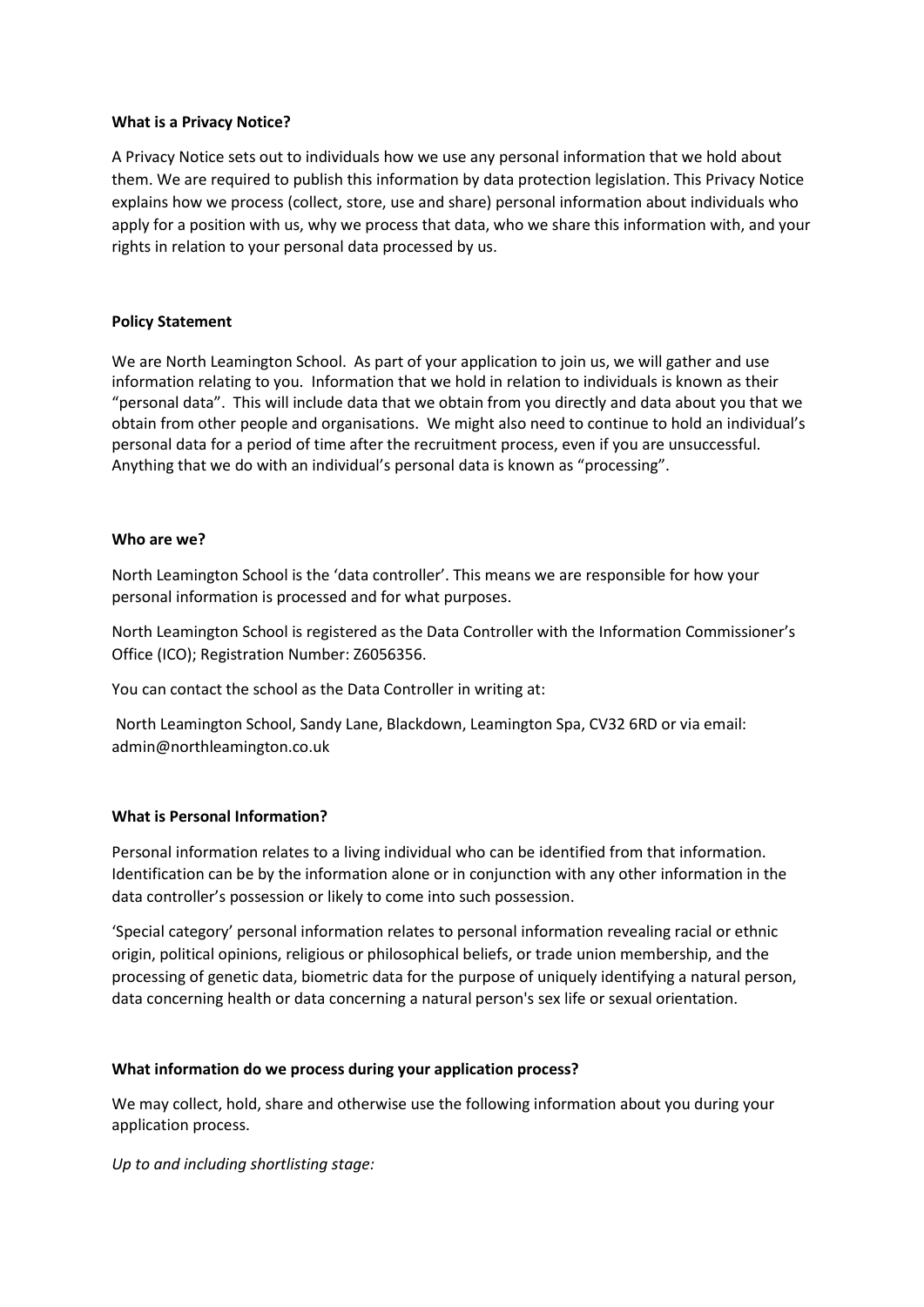- your name and contact details (i.e. address, home and mobile phone numbers, email address);
- details of your qualifications, training, experience, duties, employment history (including job titles, salary, relevant dates and working hours), details of driving licence (if relevant for role), membership of professional bodies and interests;
- your racial or ethnic origin, sex and sexual orientation, religious or similar beliefs;
- information regarding your criminal record;
- details of your referees;
- whether you are related to any member of our workforce; and
- details of any support or assistance you may need to assist you at the interview because of a disability.
- CCTV footage and images obtained when you attend the school site

# *Following shortlisting stage, and prior to making a final decision*

- information about your previous academic and/or employment history, including details of any conduct, grievance or performance issues, appraisals, time and attendance, from references obtained about you from previous employers and/or education providers; \*
- confirmation of your academic and professional qualifications (including seeing a copy of certificates); \*
- information via the DBS process, regarding your criminal record, in criminal records certificates (CRCs) and enhanced criminal records certificates (ECRCs), whether you are barred from working in regulated activity; \*
- your nationality and immigration status and information from related documents, such as your passport or other identification and immigration information; \*
- medical check to indicate fitness to work; \*
- a copy of your passport (or other appropriate documentation as stated on the Home Office list);\*
- if you are a teacher, we will check the National College of Teaching and Leadership ("NCTL") Teachers Services about your teacher status, whether you are subject to a prohibition from teaching order and any other relevant checks (for example Section 128 direction for management posts and EEA teacher sanctions);\* and
- equal opportunities' monitoring data.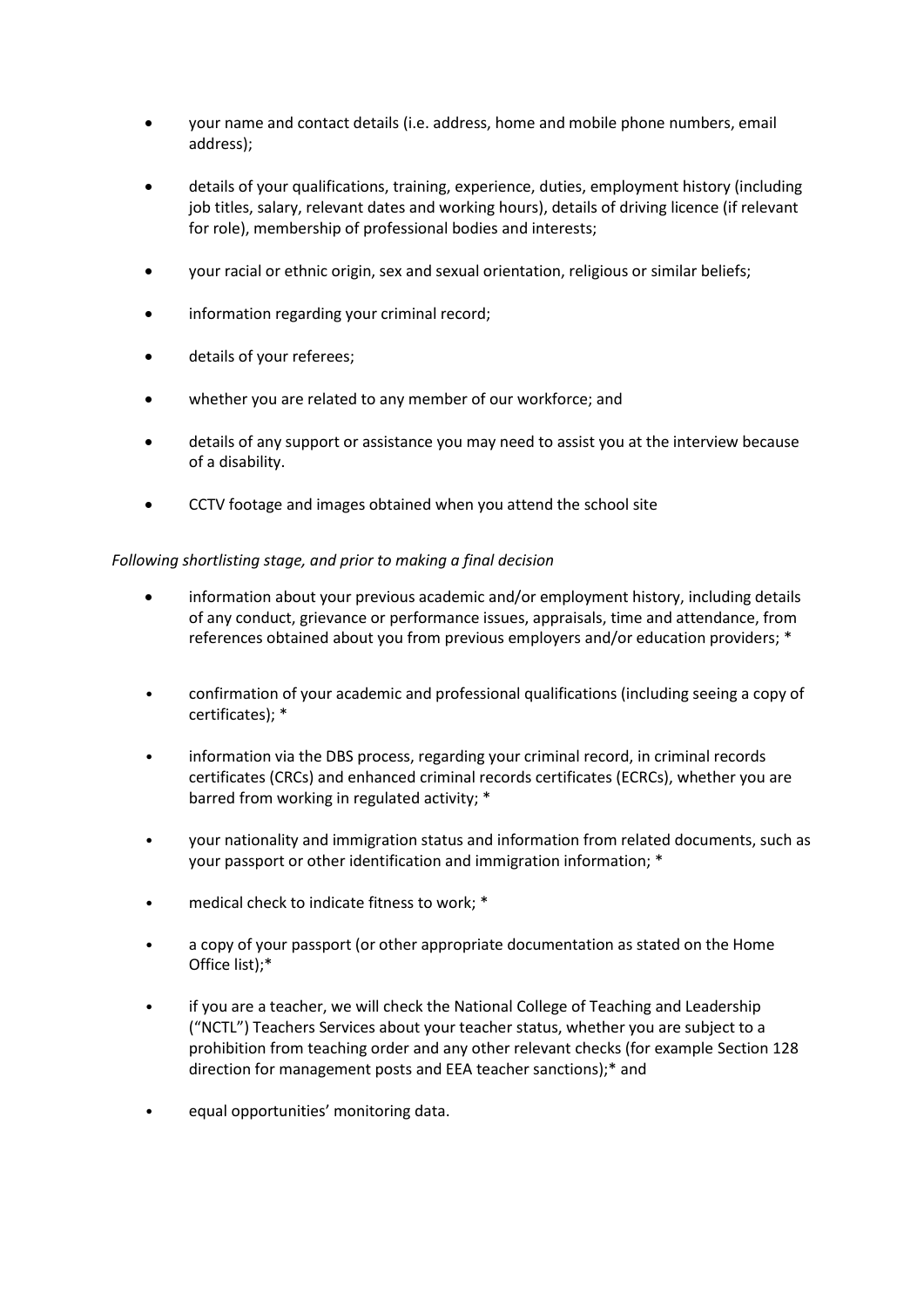You are required (by law or in order to enter into your contract of employment) to provide the categories of information marked (\*) above to us to enable us to verify your right to work and suitability for the position. Without providing us with this information, or if the information is not satisfactory, then we will not be able to proceed with any offer of employment.

If you are employed by us, the information we collect may be included on our Single Central Record. In this scenario, a further privacy notice in relation to data we collect, process, hold and share about you during your time with us, will be issued to you.

# **Where do we get information from about you during the application process?**

Depending on the position that you have applied for, we may collect this information from you, your referees (details of whom you will have provided), your education provider, any relevant professional body, the Disclosure and Barring Service (DBS), NCTL and the Home Office, during the recruitment process.

# **Why do we use this information?**

We will process your personal data during your application process for the purpose of complying with legal obligations, carrying out tasks which are in the public interest, and taking steps with a view to entering into an employment contract with you. This includes:

- to assess your suitability for the role you are applying for;
- to take steps to enter into a contract with you;
- to check that you are eligible to work in the United Kingdom or that you are not prohibited from teaching; and
- so that we are able to monitor applications for posts in the school to ensure that we are fulfilling our obligations under the public sector equality duty under the Equality Act 2010.

# **Failure to provide this information**

If our workforce fails to provide information to us then this may result in us being unable to perform the employment contract, or we may be prevented from complying with our legal obligations.

# **How long will we hold information in relation to your application?**

We will hold your personal data relating to our workforce only for as long as necessary. If you are successful then how long we need to hold on to any information will depend on the type of information. The school complies with the Retention Schedules provided by the Information Record Management Society. The schedules set out the Statutory Provisions under which the school are required to retain the information.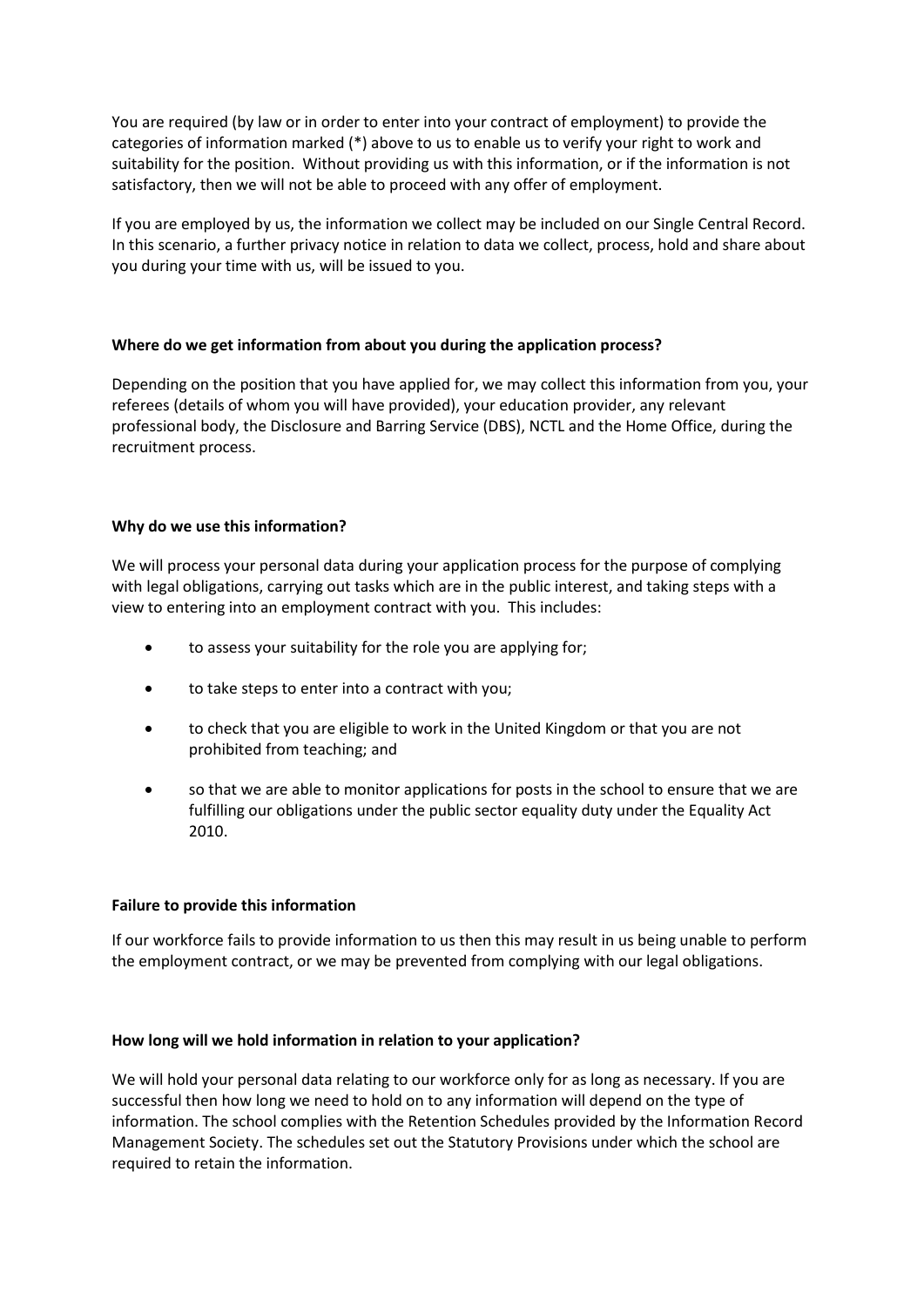A copy of these schedules can be located using the following link <http://irms.org.uk/page/SchoolsToolkit>

#### **Who will we share information with about our workforce?**

We will not share information gathered during your application process with third parties, other than professional advisors such as Legal and HR advisors.

#### **What do we do with your information?**

All personal information is held in a manner which is compliant with data protection legislation. Personal information is only processed for the purpose it was collected. The school monitors the personal information it processes and will only share personal information with a third party if it has a legal basis to do so.

#### **Transferring data internationally**

Where we transfer personal data to a country or territory outside the European Economic Area, we will do so in accordance with data protection law.

#### **Rights in relation to your personal data**

All individuals have the right to request access to personal data that we hold about them, subject to a number of exceptions. To make a request for access to your personal data, you should complete our **[Subject Access Request Form](https://northleamingtonschool.warwickshire.sch.uk/attachments/article/311/NLS%20Subject%20Access%20Procedure%20%20Form%20May%202018.pdf)** and send to the Data Protection Officer via email at [dpo@northleamingtonschool.co.uk](mailto:dpo@northleamingtonschool.co.uk) or alternatively by writing to:

The Data Protection Officer North Leamington School Sandy Lane Blackdown Leamington Spa Warwickshire CV32 6RD

Individuals also have the right, in certain circumstances, to:

- Object to the processing of their personal data
- Have inaccurate or incomplete personal data about them rectified
- Restrict processing of their personal data
- Object to the making of decisions about them taken by automated means